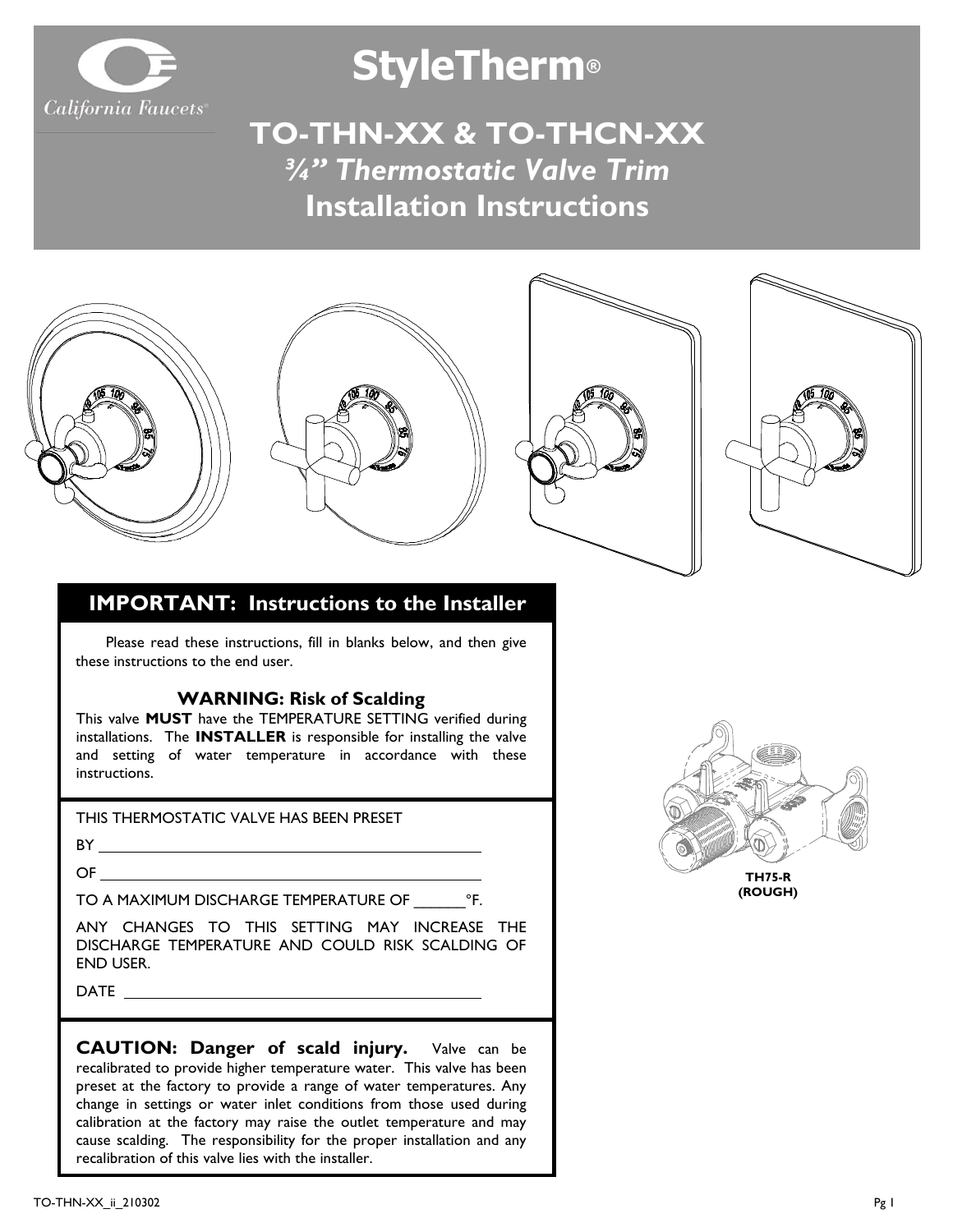## CALIFORNIA FAUCETS RECOMMENDS THAT ALL PLUMBING PRODUCTS BE INSTALLED BY A LICENSED PROFESSIONAL

#### **TEMPERATURE SETTING**

1

- Remove SCREW **(2)**, WASHER **(3)**, and MUDGUARD **(4)** from installed VALVE **(1)**
- Push plastic TEMPERATURE LIMIT STOP **(6)** onto THERMOSTATIC CARTRIDGE **(7)** as shown
- Temporarily place BONNET **(8)** onto THERMOSTATIC CARTRIDGE STEM **(7a)**
- With both hot and cold water supplies on, open stop/volume control valve to one output device
- Use temperature measuring device to confirm temperature is 100°F when BONNET **(8)** button is positioned straight up at 12 o'clock
- When button on BONNET **(8)** is depressed and rotated full left (CCW), the maximum temperature discharged from valve will be 115°F (**Note**: Follow all applicable local plumbing codes when setting maximum discharge water temperature)
- Carefully remove BONNET **(8)** and place aside until trim is installed

**Note**: If temperature is not 100°F with BONNET **(8)**, button at 12 o'clock, the CARTRIDGE STEM **(7a)** must be rotated to change temperature setting (clockwise (CW) for cooler & counter-clockwise (CCW) for warmer)

**WARNING:** Forcibly rotating thermostatic cartridge stem prior to installing handle trim, will damage cartridge and void warranty.

## **INSTALL TRIM**

2

**WARNING**: If distance between finish wall & end of CARTRIDGE NUT **(10)** is less than 1-5/16", an extension kit (not included) **MUST** be used; **DO NOT** loosen CARTRIDGE NUT **(10)** to extend length as this will cause valve to not operate properly & lead to possible flood

- Position FACEPLATE **(9)** onto CARTRIDGE NUT **(10)** as shown
- Install SLEEVE **(11)** onto CARTRIDGE NUT **(10)** and tighten to secure FACEPLATE **(9)** against shower wall
- Place BONNET **(8)** onto THERMOSTATIC CARTRIDGE STEM **(7a)**
- Secure BONNET **(8)** with SCREW **(12)**
- Place HANDLE **(13)** onto BONNET **(8)** and tighten handle SETSCREW **(14)**

**Note:** Depending on handle style, it may be necessary to cut BONNET STEM **(8a)** and SCREW **(12)** to allow HANDLE **(13)** to fully seat against BONNET **(8)**